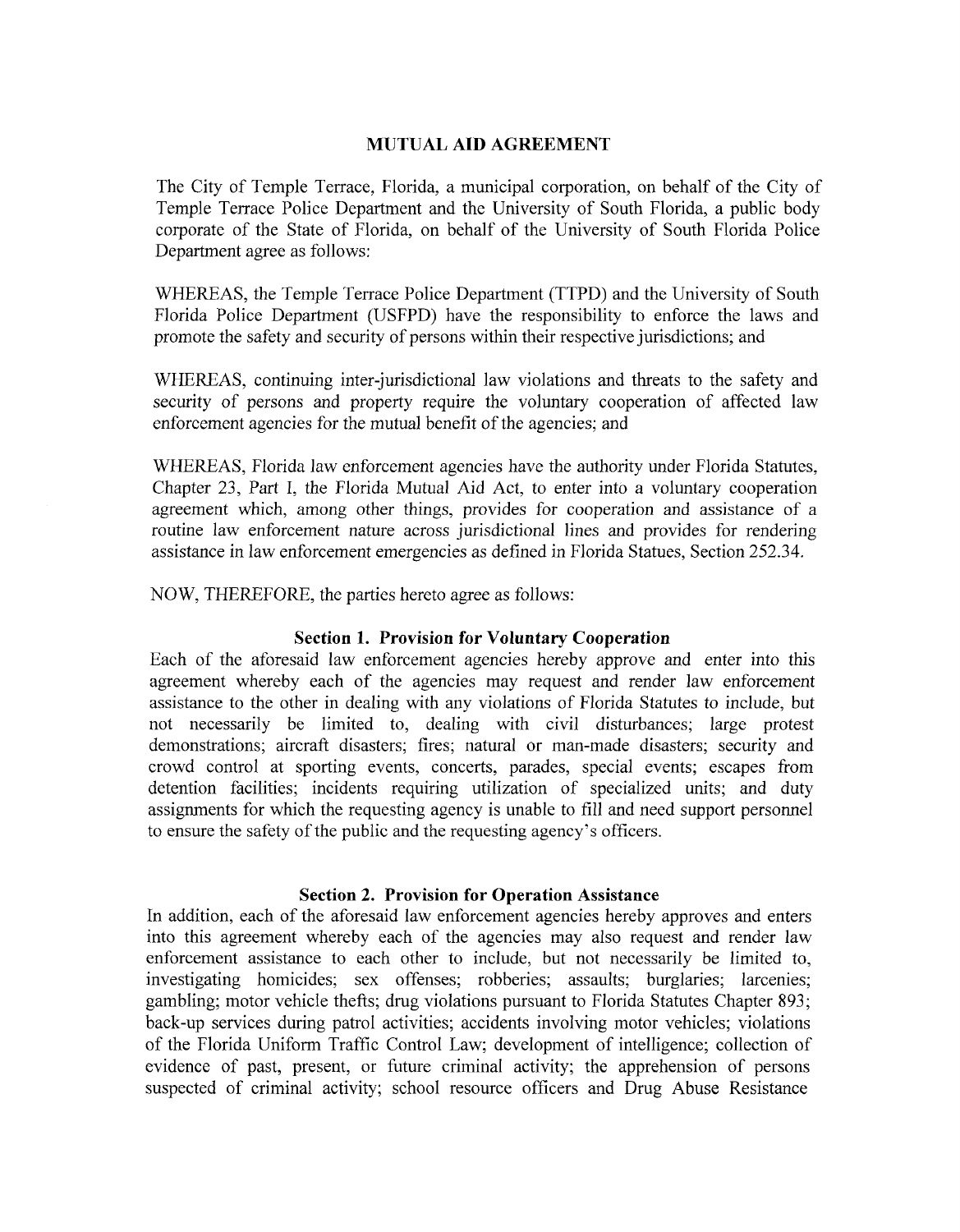Education (DARE) officers on official duty out of his/her jurisdiction; and inter-agency task force and/or joint investigations.

## Section 3. Procedure for Requesting Assistance

- A. In the event that a party to this agreement needs assistance as set forth above, an authorized representative of the agency requesting assistance shall notify the agency head or his/her designee from whom such assistance is requested. The agency head or authorized designee whose assistance is sought shall evaluate the situation and the agency's available resources, consult with his/her supervisor if necessary, and respond in a manner he/she deems appropriate.
- B. The agency head in whose jurisdiction assistance is being rendered may determine who is authorized to lend assistance in his/her jurisdiction, the length of time such assistance is authorized, and the purpose for which such authority is granted. The authority may be granted either verbally or in writing as the particular situation dictates.
- C. If a sworn law enforcement officer is in another subscribed agency's jurisdiction for routine matters, such as traveling through the jurisdiction on routine business, attending a meeting, going to or from work, or transporting a prisoner and a Florida Statute is violated in the presence of said party representing his/her respective agency, he/she shall be empowered to render enforcement assistance and act in accordance with law. If enforcement action is taken, said party shall notify the jurisdictional agency and, upon the latter's arrival, turn the situation over to him/her and offer any assistance requested including, but not limited to, a follow-up written report documenting the event and any related actions. The provision described in this paragraph is not intended to grant general authority to conduct investigations, serve warrants and/or subpoenas, or to respond without request to emergencies already being addressed by the jurisdictional agency, but is intended to address critical, life-threatening or public safety situations, prevent bodily injury to citizens, or apprehend criminals whom the law enforcement officer may encounter.

# Section 4. Command and Supervisory Responsibility

Each agency shall retain control of and supervisory responsibility for its respective employees while acting in accordance with this Agreement. However, each party reserves the right to decide final action on emergency response situations occurring in the respective primary jurisdiction.

A. Conflicts— Whenever <sup>a</sup> sworn officer or civilian employee is rendering assistance in accordance with this Agreement, the officer or civilian employee shall abide by and be subject to the rules and regulations, personnel policies, general orders, and standing operating procedures of his/her respective employer. If any rule, regulation, personnel policy, general order, or standing operating procedure is contradicted, contravened, or otherwise in conflict with the requesting agency's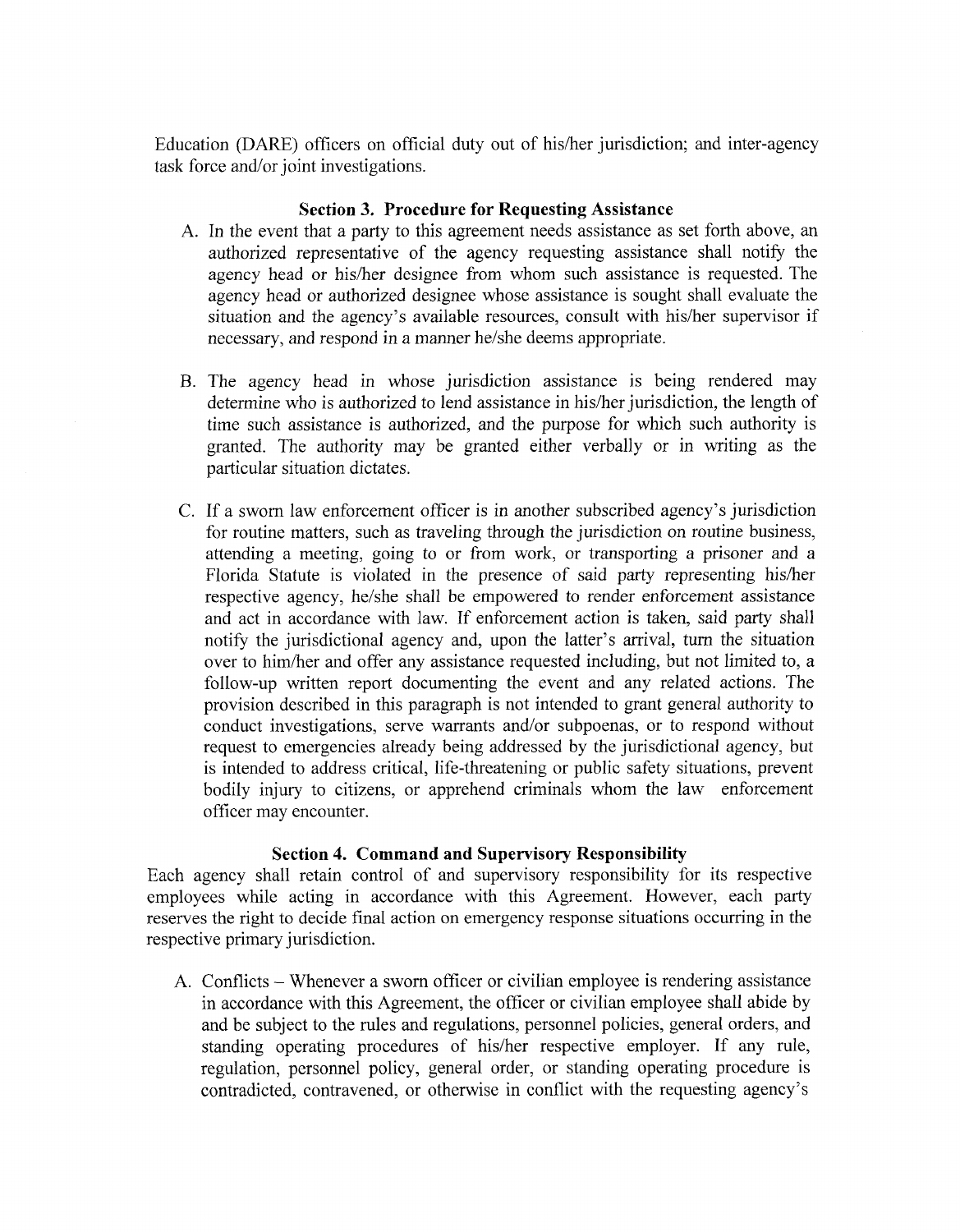superior officer's direct order, then the rule, regulation, policy, general order, or procedure of his/her employer shall control and shall supersede the direct order.

- B. Handling complaints. Whenever there is cause to believe that a complaint has arisen as <sup>a</sup> result of <sup>a</sup> cooperative effort as it may pertain to this agreement, the agency head or his/her designee of the requesting agency shall be responsible for documenting said complaint to ascertain at a minimum:
	- 1. The identity of the complaint.
	- 2. The complaining party's contact address.
	- 3. The specific allegation.
	- 4. The identity of the accused employee(s) without regard to agency affiliation.

If it is determined that the accused is an assisting agency's employee, the aforementioned information with all pertinent documentation gathered during the receipt and processing of the complaint shall be forwarded without delay to the assisting agency's head or his/her designee for administrative review. The requesting agency may review the complaint to determine if any factual basis exists for the complaint and/or if any requesting agency's employees violated any of the agency's policies or procedures.

### 5. Liability.

Each party shall be responsible for the actions of its employees while rendering aid under this agreement. In the event that either party receives notice of a claim for any activity taken pursuant to this agreement, whether such notice is given under Section  $768.28(6)$ , Florida Statutes, or otherwise, the party so notified shall provide written notice of such claim to the other party within ten days of its receipt of such notice. Nothing herein shall be construed as a waiver of sovereign immunity or impose any liability beyond the limitations of Florida Statutes Section 768.28.

#### Section 6. Powers, Privileges, Immunities, and Costs

- A. Employees of the assisting agency when actually engaging in mutual cooperation and assistance outside of his/her jurisdictional limits, but inside this State, under the terms of this agreement and in accordance with Florida Statutes Section 23. 127( 1) shall have the same powers, duties, rights, privileges, and innmunities as if the employee was performing duties inside the employee's jurisdiction.
- B. Each party agrees to furnish necessary personnel, equipment, resources, and facilities and to render services to the other party of this agreement as set forth above provided, however, that no party shall be required to depiete unreasonably its own personnel, equipment, resources, facilities, and services in furnishing such mutual aid.
- C. The agency that furnishes equipment in accordance with this agreement must bear the cost of loss or damage to that equipment and must pay any expense incurred in the operation and maintenance of that equipment.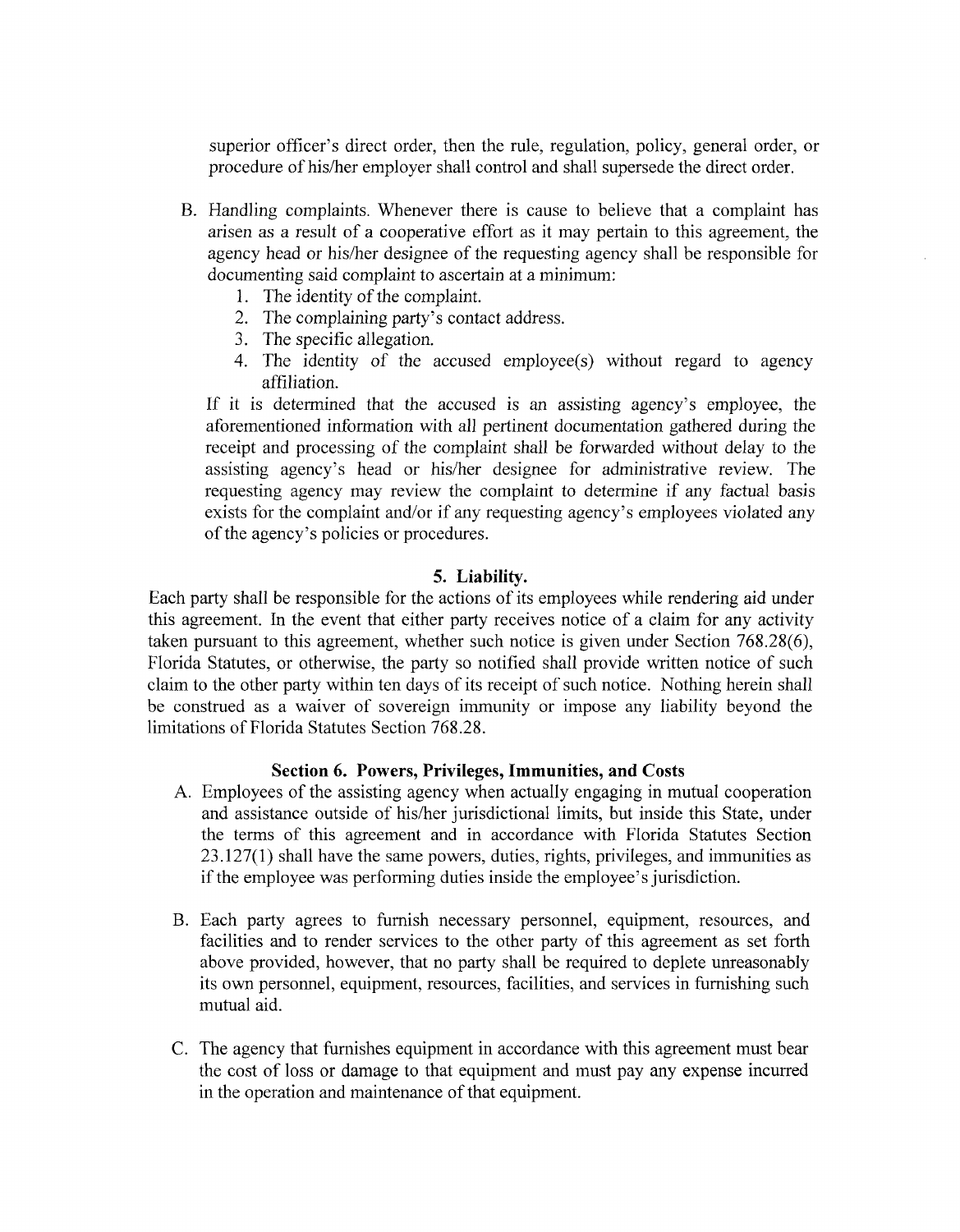- D. Each agency shall be responsible for the compensation of its employees and all associated costs to the same extent as ifthe affected employee was on duty within his/her respective jurisdiction.
- E. In the event that a felony, misdemeanor, or criminal traffic violation should occur in the presence of a sworn officer of the law enforcement agencies while he/she is outside of his/her jurisdiction, said officer shall be empowered to take appropriate enforcement action including, but not limited to, arrest or citation of the suspect or suspects.
- F. In the event that an officer of either of the aforesaid law enforcement agencies who is investigating a felony that occurred within his/her jurisdiction should develop probable cause to arrest a suspect when the suspect is located outside of the officer's jurisdiction and in the jurisdiction of the other party to this agreement, the officer shall be empowered with the same authority to arrest said suspect as the officer would have within his/her jurisdiction limits. An officer intending to affect a probable cause arrest should, whenever possible, request the other agency's assistance when the arrest is to occur within the jurisdiction limits of other agency. Failure to request such assistance shall not, however, affect the validity or legality of any arrest made.

## Section 7. Effective Date and Term

This agreement shall take effect on January 1, 2015 ("Effective Date") and shall continue for a term of one  $(1)$  year ("Term") and on each anniversary of the Effective Date thereafter, the Term shall be extended for an additional one (1) year until cancelled by delivery of written notice of cancellation from either party to the other. This agreement may not be modified except in writing upon the concurrence of both parties.

# Section 8. Cancellation

Either party may cancel its participation in this agreement upon delivery of written notice to the other party.

In witness whereof the parties hereto execute this agreement intending to be fully bound by its terms, to be effective on the date first written above.

# EXECUTION PAGES FOLLOW